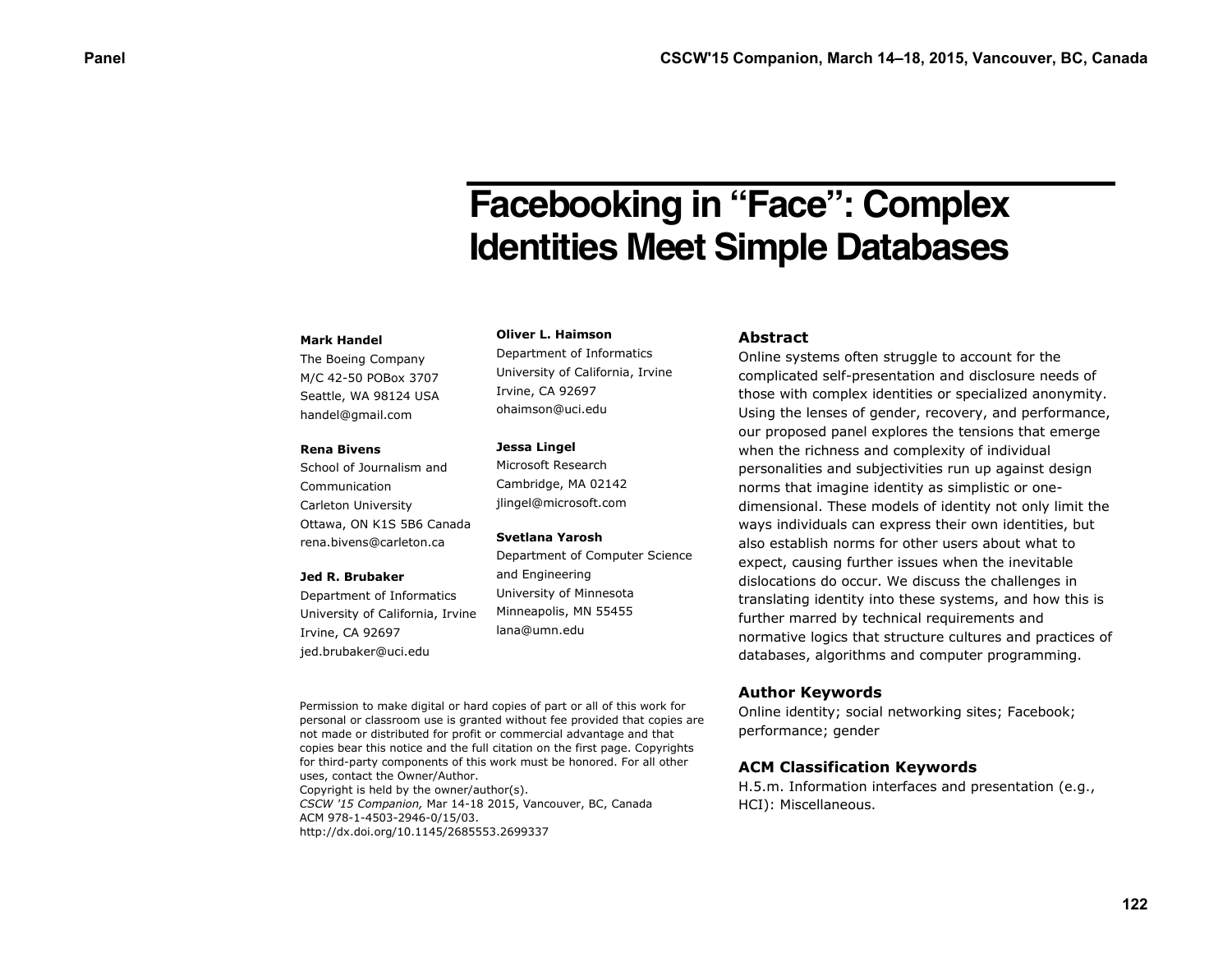## **Introduction**

For a drag queen, getting into "face" is an act of putting on the make-up, clothing, and the mindset of the drag identity. Although this is an extreme example of assuming a new form of identity, the concept of a "face" is widely used in both professional [6] and personal circumstances.

This panel brings together researchers who contrast the rich, situated ways identity is enacted in our day-to-day lives with the relative "one-size-fits-all" models used by online social networking sites to discuss how we can move forward to design systems that encompass rich identities

Our discussion starts from the premise that no technology is neutral, where values are always-already embedded into the design of any given technology [3,7]. This is not to say that these values are always intentional or damaging to users, only that technologies reflect the assumptions and norms of the people who design them. One recent example of the divergence between intended and actual use of a social media platform is Facebook's announcement in October of 2014 to revise their longstanding policies on real name use. This change was the result of a coordinated effort among drag performers and their allies to protest the threat to close Facebook accounts of hundreds of drag performers who were using profile names that did not correspond to state issued ID. In this panel, we seek to open up discussion of how identity norms are coded (figuratively and literally) into the design of online platforms, offering an agenda for a more pluralistic and complex conceptualization of identity.

Many systems have been designed with relatively simplistic models of identity: e.g. a professional identity (LinkedIn), or a straight-forward social identity (Facebook). These models work acceptably for many straight, cisgender, upper-middle-class white males, but quickly break down for anything more complex. These systems not only make rich performance of identity difficult for the individual actors, but also make it complex for the viewers of such performances. As individuals resort to using complex, coded actions to "fit" into the model [2], this makes it more difficult for others, especially newcomers, to understand and become part of the community.

The assumption that we must be public about our identity in order to maintain integrity [4] can be harmful in other ways. For example, people who are in recovery from addiction or alcoholism often participate in anonymous communities (e.g., Alcoholics Anonymous) to achieve abstinence from problem behaviors. In these communities, anonymity is a matter of personal privacy *and* group unity [8]. Anonymity is viewed as a spiritual principle and every meeting includes a reading of the phrase: "anonymity is the spiritual foundation of all our traditions, ever reminding us to place principles before personalities" [1]. While being in recovery is frequently at the absolute core of a recovering person's identity, the representation of this aspect in online environments is inherently nuanced and must be treated with respect for the principles of anonymous fellowships [8].

Programmers who work to code identity also encounter a host of challenges within the confines of social media giants' structures and databases. Coding practices shape how identity ought to be programmed, in particular a desire to make the code simple with as few exceptions as possible. Gender is just one example of an identity category that loses nuance when translated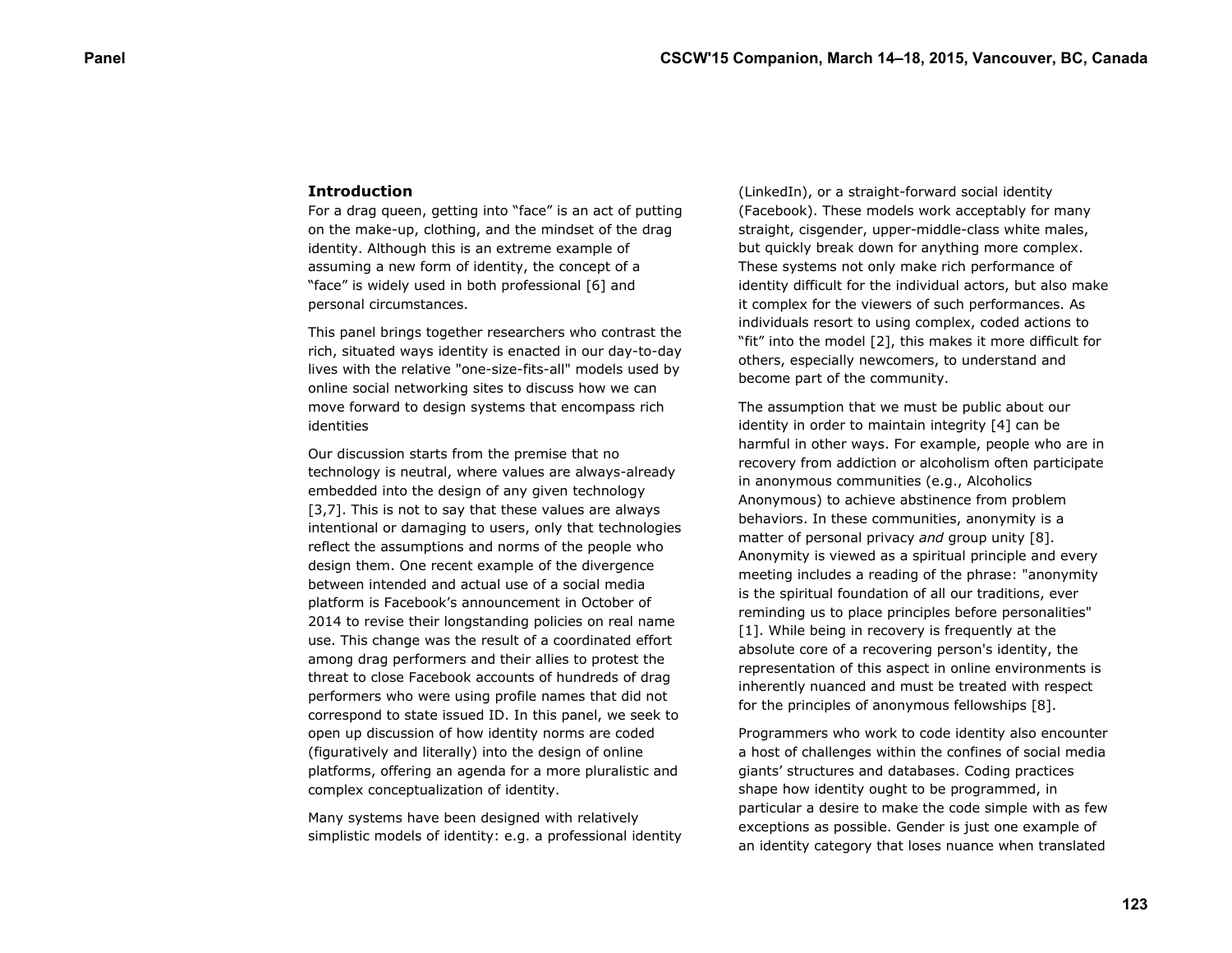into social media software. Coding gender as a binary is a common practice yet competing constructions that position gender as a fluid spectrum are increasingly common in modern society. Discussions about alternative gender coding practices and, particularly, Facebook's recent re-coding of gender are met with a great deal of resistance. This is unsurprising considering that non-conforming gender identities, outside of the binary, remain extremely marginalized and subject to violence and other forms of policing [5]. Normative logics that structure the programming of identity categories ought to be interrogated alongside the implications of these programming decisions and subsequent limitations for identity creation online. Beyond this, however, alternative gender coding practices face many other obstacles. These include programmer's desires for 'clean design,' requirements of systems that collect data about gender in binary categories for broader purposes of monetization and surveillance, and the culture and trajectory of social media start-ups that aim to build large networks as quickly as possible, making changes to databases technically difficult.

## **Panelists**

**Mark Handel (Moderator)** is a researcher at Boeing Research and Technology. Independently, he studies disclosure of safer sex practices among MSM in realtime dating sites and apps, as well as discourse about what constitutes "safer sex" in the age of Pre-exposure Prophylaxis (PrEP).

**Rena Bivens** is a Banting Fellow in the School of Journalism and Communication at Carleton University. With a focus on social media software, gender, and violence, her research unravels how normativity is

produced and contested over time. The software-user relationship is of particular interest. Critical communication theories, science and technology studies, and feminist and queer theory influence her work.

**Oliver L. Haimson** is a PhD student in Informatics at UC Irvine. His research focuses on how people represent changing and faceted identities on social media. In particular, he studies transgender people's experiences with self-representation and disclosure as they change gender on social networking sites.

**Jessa Lingel** is a post-doctoral research fellow at Microsoft Research where she works with the Social Media Collective. Her research concentrates on information inequality and technological distributions of power. She has spent the last year conducting a qualitative investigation on the use of social media in Brooklyn's drag community.

**Svetlana Yarosh** is an Assistant Professor in the Computer Science & Engineering Department at University of Minnesota. Her research falls primarily in the area of Human-Computer Interaction, with a focus on Social Computing. She designs systems that enhance strong-tie social relationships to create stronger families, support individual health and wellbeing, and provide a stage for personal and community growth. Most recently her work has focused on the role of anonymity in online communities for recovery from addiction and alcoholism.

**Jed R. Brubaker** is a PhD candidate in Informatics at UC Irvine focusing on digital identity, social media, and human centered computing. His interests are